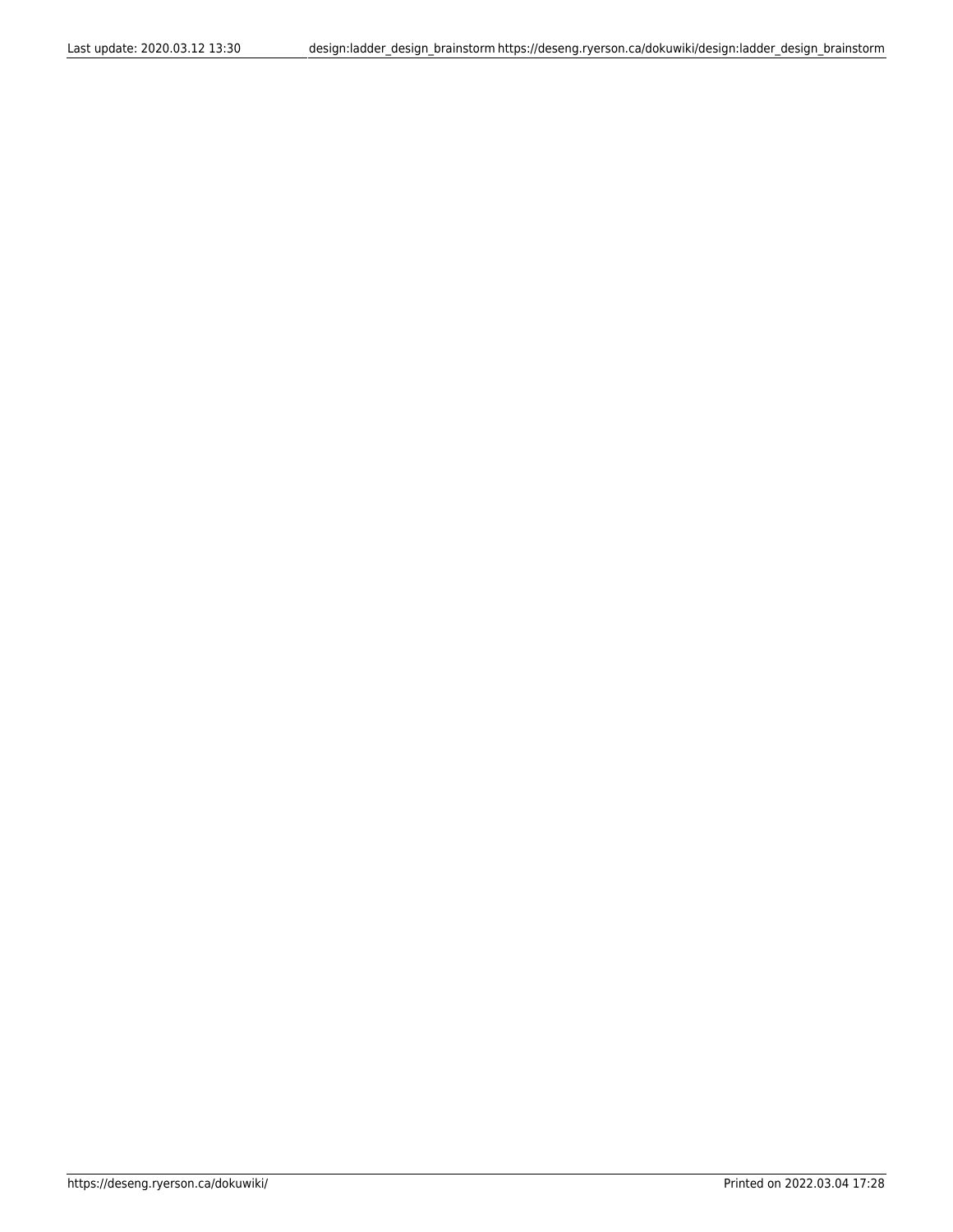## **Ladder Design Brainstorm**

Consider the problem: Design a way for electricians or other maintenance and construction workers to reach and work at interior heights for conventional job sites in homes.

As a result of a [situation brainstorming](https://deseng.ryerson.ca/dokuwiki/design:situation_brainstorming) session, a team might end up with a list of statements and questions about the design intervention as shown below.

- Existing solutions include ladders, step-stools, and scaffolding.
- Users are trained in tool use and trades.
	- They know about conventional ladders, stools, and scaffolding.
	- Can we leverage affordances from existing products?
- Must be portable/movable between and within job sites.
	- Light enough to lift.
		- How much can target users lift?
		- How long will the have to carry it (from vehicle to job site)?
		- Will they have to maneuver it around corners?
			- How tight are typical corners?
		- Will they have to maneuver it up/down stairs?
			- What about stairs with corners or switchbacks?
	- Will it fit in a vehicle for transport between sites?
		- What vehicles matter? How much space do they have?
- If electricians use it, it should prevent electric shocks.
	- What about water? What if the product gets wet?
	- $\circ$  How do existing products prevent shocks/electrocution?
	- What kind of electric sources might cause shocks?
- Workers will need tools. Where will the tools stay?
	- $\circ$  Is it reasonable to expect all workers to have tool belts?
	- What dangers are there from putting a tool on the product rather than in a tool belt?
- Workers install stuff.
	- What will they install or work with?
		- Light fixtures and bulbs, electrical boxes, electrical wiring (how long?)
		- **Pipes and tubing (how long? How heavy?)**
		- **Ductwork?**
		- **Drop-ceiling tiles?**
		- Drywall? "Popcorn" ceilings?
		- Paint, paint brushes, paint cans, paint trays
	- $\circ$  How will they manipulate those parts at height?
	- $\circ$  Do they drop parts? What happens when they do?
- How high will they work?
	- Conventional North American homes typically have 8-10 ft ceilings. Getting above the ceiling might put the maximum height at 11 ft.
	- $\circ$  How high should a worker's arms be to ensure safe work and minimize chances of repetitive strain injuries?